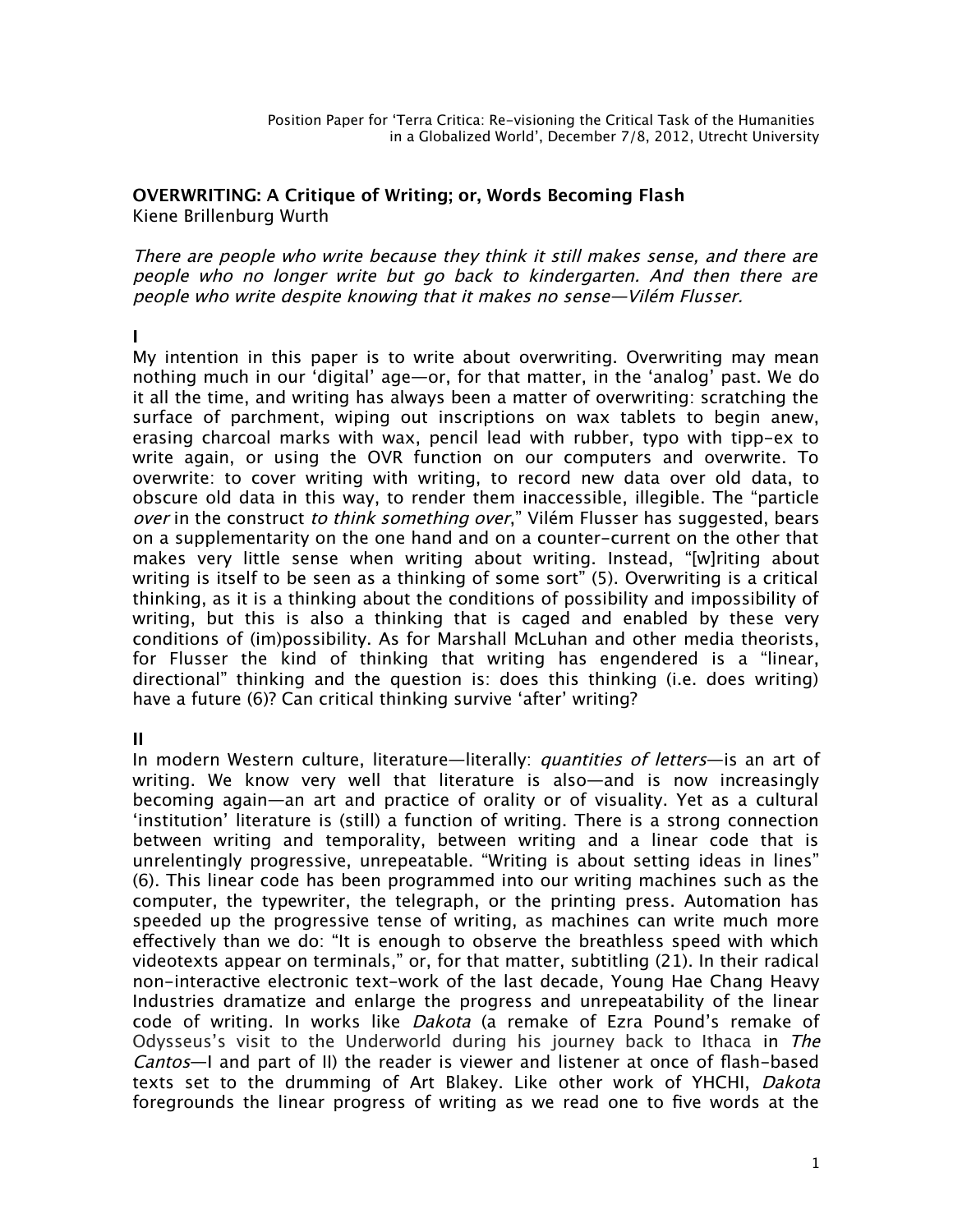time in a huge Monaco font, black against white. We are subjected to the speed of the machine, we have to focus extremely hard to follow the text (or conversely, we do not focus at all and consume the text as fash art), and thus we become aware of our engagement with writing as a technology shaping our perception.

# **III**

What is so striking about *Dakota* is that it approaches the illegible *as* a linear text. Ultimately, the text speeds by so fast that it thwarts apprehension and remembrance. This is a radical linearity, as it pushes the continuousness inherent in writing as a system to its extreme, and renders reading almost impossible. Reading-viewing-listening (the words appear to us as 'bangs' of sounds), your are given over to the text as it offers itself to you. Writing, the verbal-visual writing of YHCHI, here *overw*rites writing: we can see it become an excessive writing that obscures the very rationale of linear script and in so doing, in Jessica Pressman's words, "carefully overlays Book 11 of the Odyssey and Pound's revision of it" (309). Seen in this light, *Dakota* appears to us as a code work that *contains* its sources but in that preservation is transforming them into technical images. Words have here become…fash. We know from Flusser that this is the fatal transition for writing: into the universe of technical images we go, leaving writing to the machine.

## **IV**

The questions that Flusser posed in the 1980s—does writing have a future? What of critique and critical thinking 'after' writing?—are the questions that literature is now trying to come to terms with: it is working through writing in its relation to overwriting and erasure. That is to say, literary writing is working through the remains of writing: what remains of alphabetic writing today, as writing is rapidly being overwritten by code. These remains here refer to the material trace of writing as a code of presence in literary writing, its literal persistence (ie handwriting), and to the linear consciousness, moving in a line from past to future, that has been marked as the legacy, the residue, of writing. Though this legacy remains very much unsettled, itself the product of a new mythology, literary writing is now already drawing attention to the possibility of the dramatic undoing of writing as a constitutive force of historical consciousness. From "Memento Mori," Memento and Remainder, to The Raw Shark Texts, Travels in the Scriptorium, or Erasure, writing—handwriting—is powerless against the forces of oblivion: alphabetic writing in these works still inscribes memory, but it is the kind of un-lasting memory that Flusser and McLuhan have associated with oral culture. It is a memory constantly overwritten by another present, another connection. It is the memory of a blank mind.

## **V**

No one can write past writing. Not, at least, without re-imposing the kind of linear consciousness that comes with "alphabetic lines and the thought that moves along them" in Flusser's historical universe. These alphabetic lines, he claims, "cut windows in this world, letting critical light in" (159). Critical thinking may be hard to imagine without alphabetic thinking, as it allegedly was the alphanumerical code that enabled (ordered, regulated) what we call thinking in the frst place and that efectuated an assault against images as devices of deception (32). For Flusser, the alphabet is the code of the Enlightenment, but the latter has "run its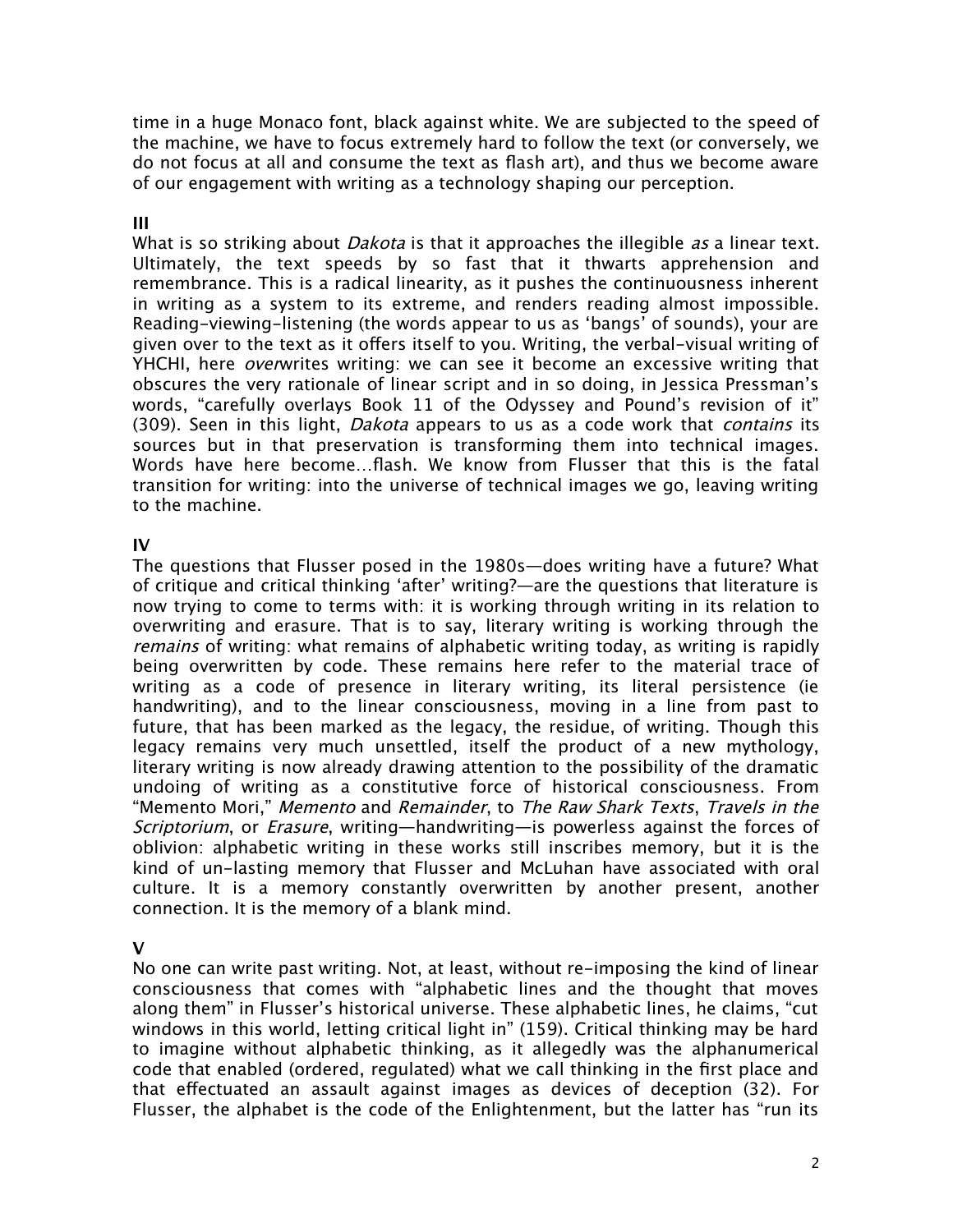course," and the former is "useless" as a medium of critique for synthetic images (151, 152). If one of the aims of critique in the Humanities today continues to be "a critical investigation of the foundations of our world," and if the Humanities are to "continue to be the site where critical analyses of contemporary social realities are conducted, and where the techniques and future-oriented potentials of such analyses are taught," these investigations need to be expanded towards the codes of the apparatuses that fashion our world today (Kaiser & Thiele 1, 2). In the humanities, in literary studies, we need to study programming and code work and develop a new idiom for close reading before the world becomes illegible. And yet.

#### **VI**

If the Enlightenment has run its course, and the new is now as "transparent as a net," with no surprises left in store, Flusser's questions about the future of writing, as well as the contemporary fctions I have alluded to above, redirect us to that same Enlightenment and the critical projects it has set in motion (151). They do so as they make us aware of a movement we may be going through today, the outcome of which is not foreseen. We may be leaving writing behind, or writing may alternatively be seen as exploding into the hypertextual universe of the computer, we may even leave reading behind in the hypertextual scanning of a neo-liberal economy that is always short of time, and this we may see refected in Dakota or in erasure works like Jonathan Safran Foer's Tree of Codes. For the time being, however, it is still literary writing that intimates, in Marx's old saying, "what the present now bears within." All those characters in contemporary fction who cannot stop the currents of information overwriting their memory, who have as it were come back from the dead, posthumous characters, mere enactors of code or script, all these characters redirect us toward the very forces out which critique has evolved: the force of the new, the new world, the crisis after an old order had been left behind, the crisis expressed in, or as, methodical doubt that lies at the basis of Kant's critical project. These posthumous characters show us what it is like—to speak with Hegel—to become what one is no longer, to have a present without a past, to enter a thoroughly changed world, to think the world anew. In short, they show us what it means to be overwritten.

As I see it, this issue of overwriting should not so much induce us to conceive of a new critique of subjectivity in the face of a mythical disappearance of writing (though a posthuman critique is entirely feasible here), as to rethink critique and literary criticism at the crossroads of writing as a cultural practice and writing as code. As I have tried to argue, the digital present and future is still tightly connected to the groundwork of critique as it was developed in the eighteenth and nineteenth centuries: critique has not turned in on itself, as Flusser maintained, it is still working through the shock of the new.

## **References**

**Auster**, Paul. 2007. Travels in the Scriptorium. New York: Picador.

**Flusser**, Vilém. 1987, 1992. Die Schrift. Hat Schreiben Zukunft? Frankfurt am Main: Fischer.